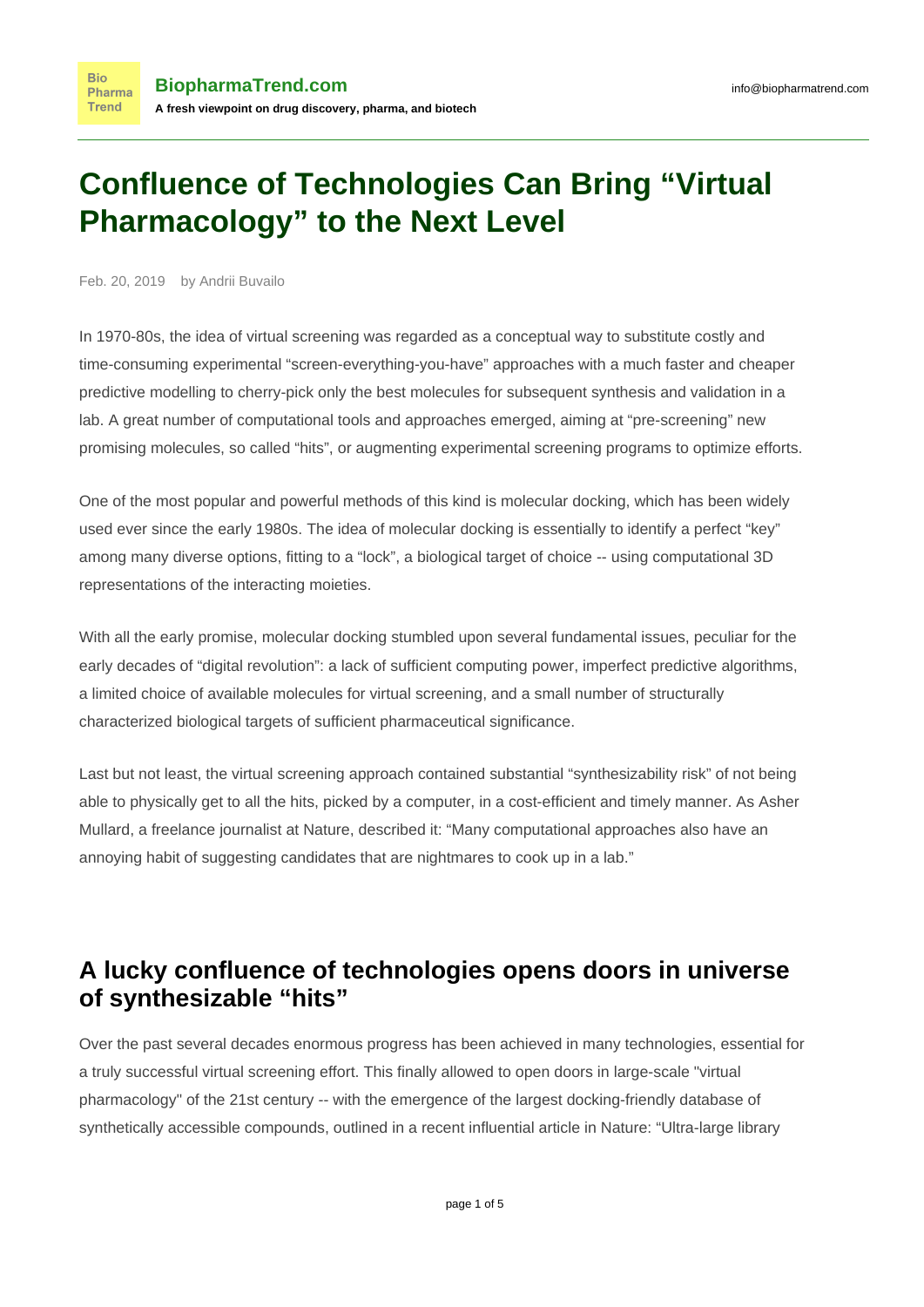[docking for discovering new chemotypes](https://www.nature.com/articles/s41586-019-0917-9)".

The new virtual pharmacology platform, developed by scientists from the University of California San Francisco (UCSF) in collaboration with their colleagues from (UNC), currently contains hundreds of millions of 3D representations of novel synthetically accessible drug-like molecules, immediately suitable for large-scale docking studies, promising to change the landscape of modern hit discovery.

To illustrate the immediate practical benefit of the new "virtual pharmacology" platform, the scientists docked 99 million compounds against the AmpC, a bacterial enzyme, beta-lactamase, which is involved in antibiotic resistance, and another 138 million compounds -- against another unrelated target, the D4 dopamine receptor of brains cells, known to be involved in psychosis and addictive behavior.

The results were pretty amazing, with at least one-third of all predicted hits appearing active in subsequent laboratory validations. Scientists found a number of highly potent hits to both targets, including one of the most potent non-covalent inhibitors ever reported for AmpC, and highly active and selective partial agonists and antagonists for D4. Further extrapolation suggested presence of around half a million other potentially active hits against those targets.

As Daniel Erlanson of [Practical Fragments](http://practicalfragments.blogspot.com/2019/02/what-will-you-do-with-hundreds-of.html) noted about this achievement: "...if the method proves generalizable, the question a decade hence may not be how to find hits, but rather how to choose between hundreds of thousands of them".

The emergence of this kind of platform, unimaginable in early days of computational drug discovery, has become possible due to fascinating progress in the following areas:

#### **Advances in computing power**

For the past several decades there has been a steady [growth](http://statchatva.org/2012/06/06/computers-really-are-taking-our-jobs/) in computing power, with the costs of computing dropping exponentially after 2000s.

The team at UCSF managed to create 3D representations of hundreds of millions molecules and conduct docking studies with them using commodity Intel/AMD CPU hardware -- a relatively small machine with 1500 cores, compared to the current leadership standards. It is easy to imagine a rate of progress in the nearest future, should the team upgrade to using modern GPUs or even grid infrastructures for massively parallel computing… we might see orders of magnitude larger resource within a couple of years.

### **Advances in docking models and software**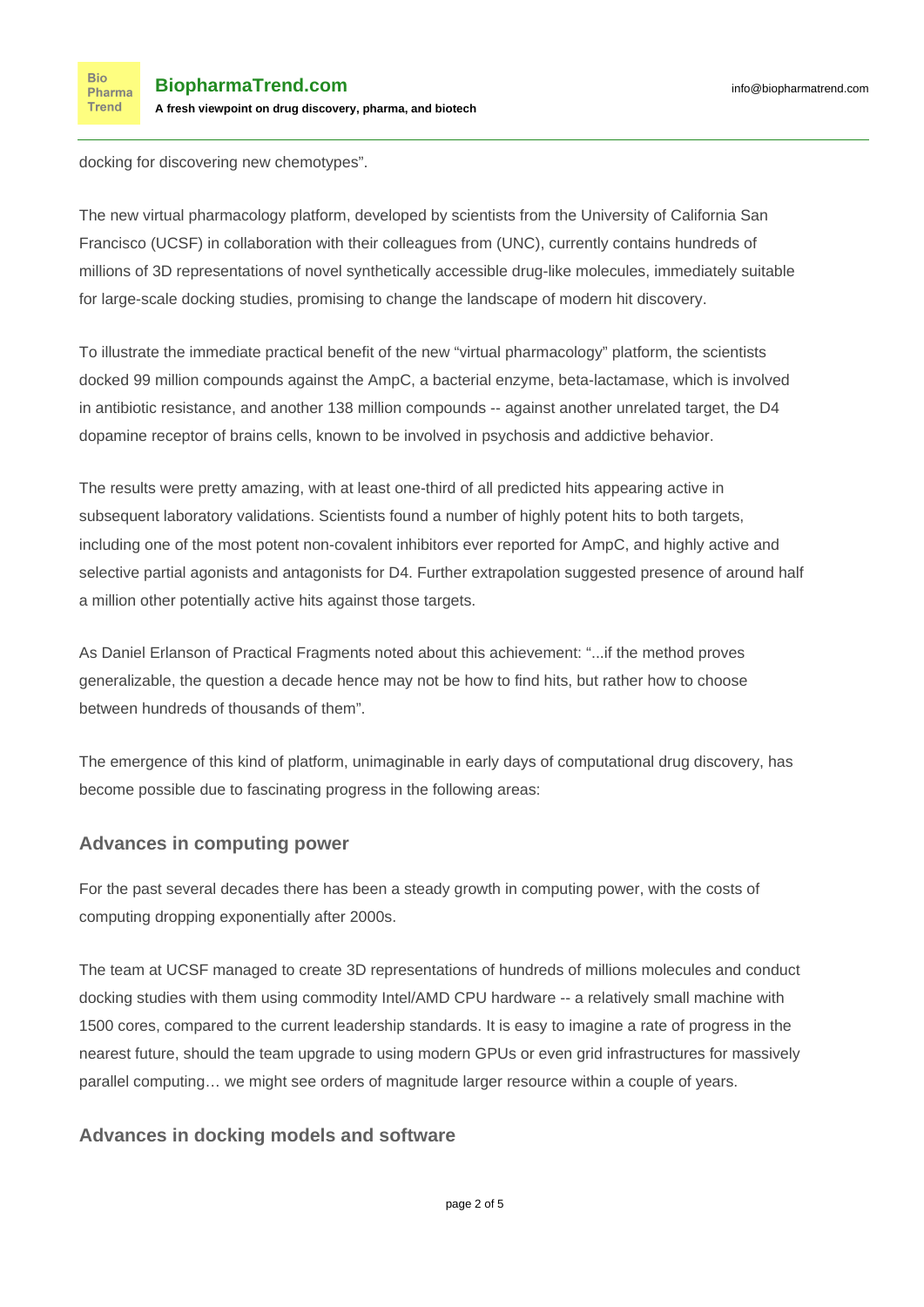A lot of progress has been made since 1970s in how scientists model drug-target interactions. The team at UCSF used sophisticated DOCK software, a [powerful and modern tool for virtual screening](https://www.ucsf.edu/news/2017/04/406436/how-computers-are-searching-drugs-future) to study millions of compounds with pretty amazing predictive accuracy.

#### **Advances in creating ultra-large spaces of feasible molecules**

Importantly, the virtual pharmacology platform by UCSF, is largely based on another innovative chemical technology -- [REAL database](https://www.enamine.net/library-synthesis/real-compounds/real-database) (REAL DB), developed by Enamine chemists over a decade of R&D work in synthesis of small molecules. Any selection of compounds from REAL database can be quickly synthesized with high success rate (above 80%, according to Enamine), and available via flat-rate pricing model. This eliminates major synthesizability risks, when using virtual pharmacology platform for large-scale hit discovery programs.

(Read also: ["Navigating In REAL Chemical Space To Find Novel Medicines \(Now 3.8 Billion Molecules\)](https://www.biopharmatrend.com/post/56-navigating-real-chemical-space-in-a-pursuit-of-novel-medicines/)")

# **What about available biological targets?**

Clearly, ultra-large library docking could be a game-changer for targets that have been structurally characterized. But here is another bottleneck…

As was nicely summarized by Christopher VanLang in his [Quora post,](https://www.quora.com/How-many-human-druggable-targets-exist) there are 19,613 proteins identified to be encoded by the human genome, 74% of which have no known linkage with a disease. Among the rest 5,068 proteins, having a known link to a disease, 3131 have been deemed undruggable (either they have no clear pocket for small molecules, or they are not available outside cells). Thus, it yields 1,937 druggable targets, roughly 10% of the entire protein landscape, of which 672 targets already have approved drugs -- leaving 1,265 potentially interesting targets to focus on.

On top of all struggles associated with revealing promising targets, obtaining a well-characterized molecular structure suitable for virtual screening is another challenge in its own right.

### **Advances in cryogenic electron microscopy (cryo-EM)**

One way to push the limits of structural characterization of molecular targets arises from a technology, called cryogenic electron microscopy, or cryo-EM. While it was invented in 1968, only recently, with the advent of other technologies, it regained a wider traction[, accurately modelling 3D protein structures](https://www.intel.com/content/www/us/en/healthcare-it/solutions/documents/cryo-electron-mycroscopy-brief.html) to a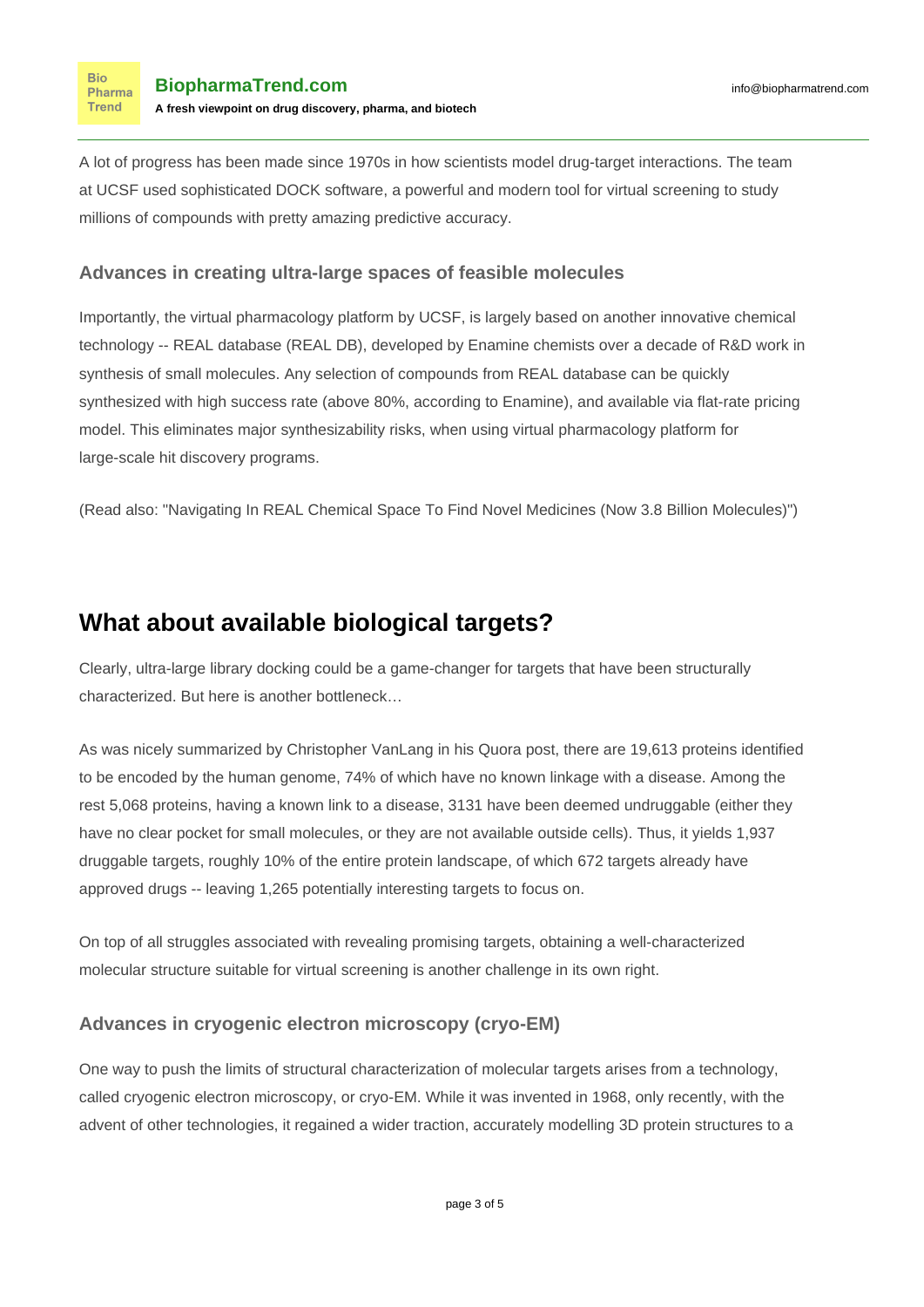**Bio** Pharma **Trend** 

higher resolution than most x-ray crystallography methods can achieve. It allows substantially accelerating structural characterization of promising targets, thereby expanding the scope of possibilities of virtual screening. It give hope that the horizon of virtual pharmacology will be substantially expanded within the nearest several years.

### **Artificial intelligence is the next step**

Applying artificial intelligence (AI) is a likely next step in building on top of the UCSF "virtual pharmacology" platform, powered by REAL technology, because it appears to be the largest publicly available dataset of unprecedented quality in terms of synthesizability, a fruitful opportunity for AI-developers in this space.

Artificial intelligence (AI), or to be more precise, one of its sub-disciplines -- deep learning (DL), has re-gained enormous attention lately in virtually every industry dealing with lots of data: finance, e-commerce, security, communication, surveillance, etc. This attention is fueled by an undeniable fact that AI-driven tools already delivered striking practical results in real life, with lots of commercially available applications emerging every month.

(Read also[: "The "Why", "How" and "When" of AI in Pharmaceutical Innovation"](https://www.biopharmatrend.com/post/64-the-why-how-and-when-of-ai-in-pharmaceutical-innovation/))

While the first self-learning program emerged in distant 1950s, it took more than half a century, with many ups and downs, for the idea to become a transformative global technological movement. Its skyrocketing progress after 2000s was conditioned by many factors, including the emergence of high performing GPUs in late 90s; many important breakthroughs in machine learning algorithms and model architectures (e.g. back propagation, reinforcement learning, LSTM, deep neural networks, etc); the rise of cloud-based infrastructures and distributed computing frameworks; and the increasing availability of big data of high quality, on which machine learning models would be trained efficiently enough (e.g. ImageNet database catalyzed breakthroughs in image processing algorithms).

Pharmaceutical industry is a relative "late-adopter" in this context, due to its natural conservatism, and also a much more complex nature of scientific datasets, requiring intricate domain-specific feature engineering. However, certain progress is happening in this area as well, and we might expect pretty transformative results to emerge in the coming years.

(Read also: ["How Big Pharma Adopts AI To Boost Drug Discovery"](https://www.biopharmatrend.com/post/34-biopharmas-hunt-for-artificial-intelligence-who-does-what/))